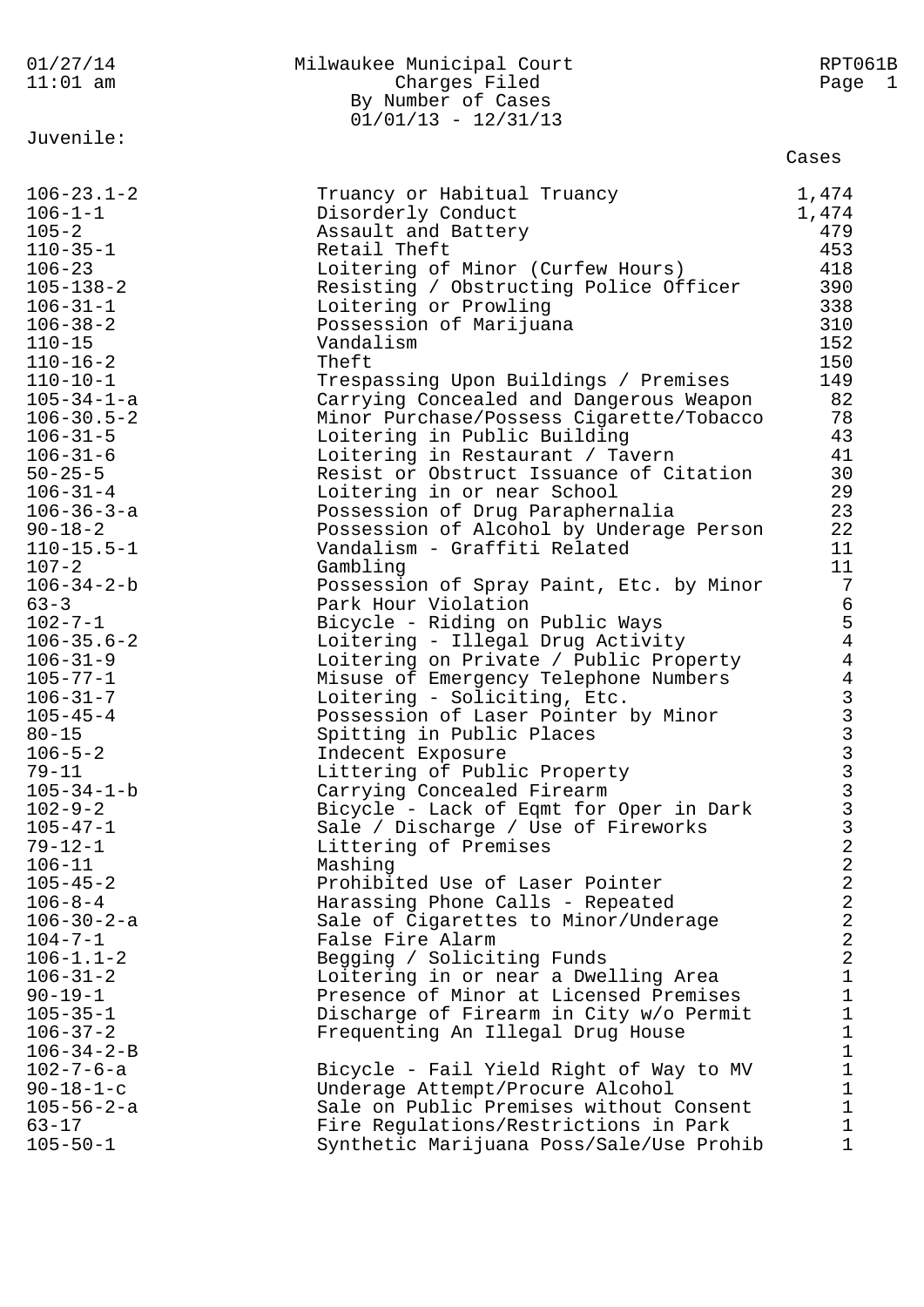| 01/27/14<br>$11:01$ am                         | Milwaukee Municipal Court<br>Charges Filed<br>By Number of Cases<br>$01/01/13 - 12/31/13$ | RPT061B<br>Page 2 |  |
|------------------------------------------------|-------------------------------------------------------------------------------------------|-------------------|--|
| Juvenile:                                      |                                                                                           | Cases             |  |
| $106 - 1.8 - 1$<br>$106 - 8 - 2$<br>$104 - 15$ | Public Drinking<br>Harassing Phone Call<br>Obstruct Police/Fireman During Fire            |                   |  |
| Total Cases Filed:                             |                                                                                           | 6,238             |  |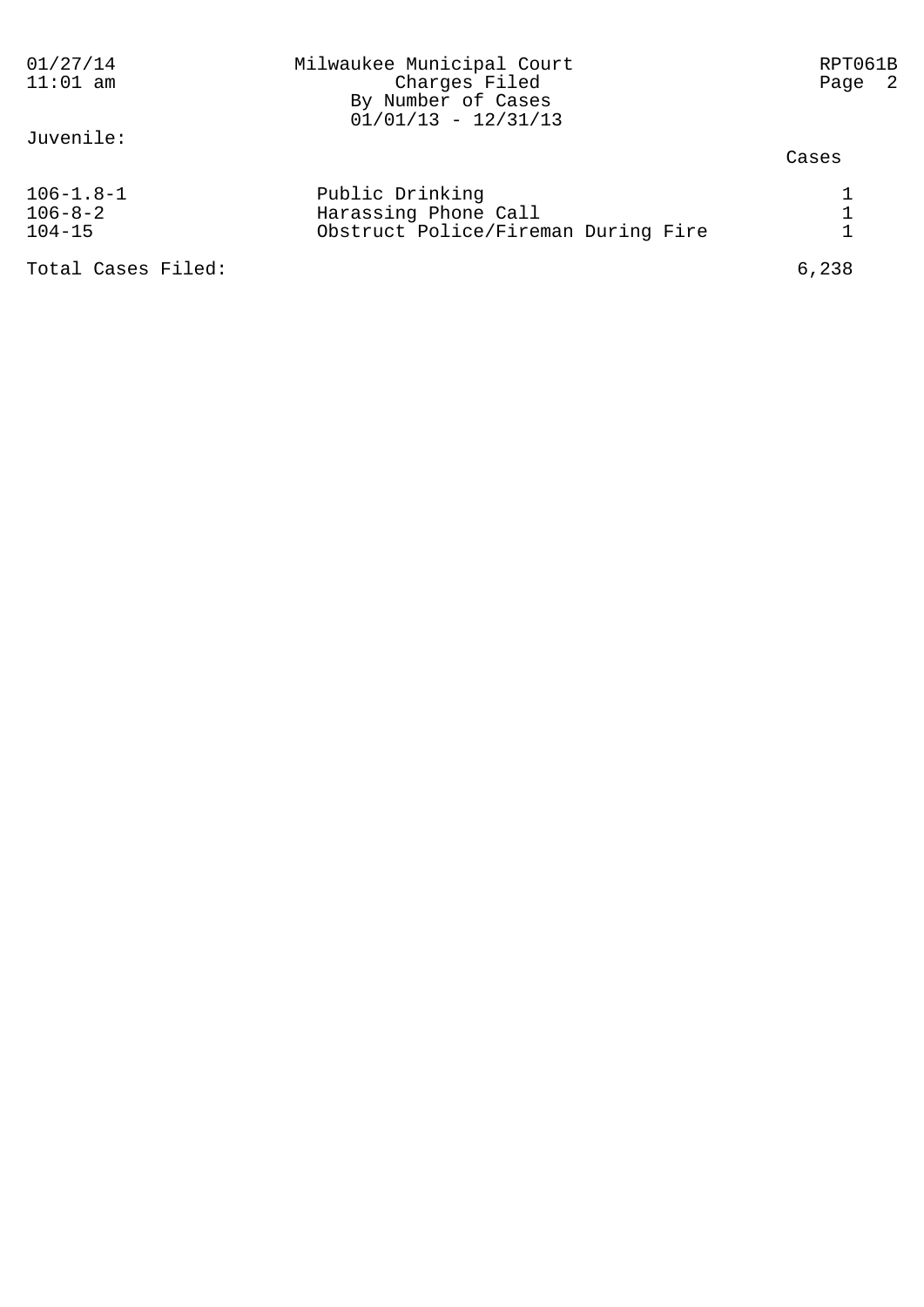| 01/27/14                          | Milwaukee Municipal Court                                                          | RPT061B    |
|-----------------------------------|------------------------------------------------------------------------------------|------------|
| $11:01$ am                        | Charges Filed                                                                      | Page 3     |
|                                   | By Number of Cases                                                                 |            |
| Ordinances:                       | $01/01/13 - 12/31/13$                                                              |            |
|                                   |                                                                                    | Cases      |
| $106 - 1 - 1$                     | Disorderly Conduct                                                                 | 5,855      |
| $110 - 35 - 1$                    | Retail Theft                                                                       | 2,943      |
| 200 through 295                   | Building Code Violations                                                           | 2,735      |
| $105 - 138 - 2$                   | Resisting / Obstructing Police Officer                                             | 2,433      |
| $105 - 2$                         | Assault and Battery                                                                | 2,205      |
| $101 - 34 - 1$                    | Contested Parking Citation(s)                                                      | 2,092      |
| $106 - 23.1 - 2$                  | Truancy or Habitual Truancy                                                        | 1,958      |
| $106 - 31 - 1$                    | Loitering or Prowling                                                              | 1,941      |
| $106 - 38 - 2$                    | Possession of Marijuana                                                            | 1,746      |
| $110 - 15$                        | Vandalism                                                                          | 1,383      |
| $110 - 10 - 1$                    | Trespassing Upon Buildings / Premises                                              | 1,258      |
| $106 - 36 - 3 - a$                | Possession of Drug Paraphernalia                                                   | 744        |
| $110 - 16 - 2$                    | Theft                                                                              | 720        |
| $80 - 63 - 1$                     | Excessive Noise Prohibited                                                         | 705        |
| $106 - 23.3 - 2$                  | Contributing to Truancy                                                            | 680        |
| $106 - 1.8 - 1$                   | Public Drinking                                                                    | 631        |
| $106 - 23$                        | Loitering of Minor (Curfew Hours)                                                  | 422        |
| $200 - 51.7 - 7$                  | Fail to Provide Access for Inspection                                              | 408        |
| $106 - 31 - 7$                    | Loitering - Soliciting, Etc.                                                       | 407        |
| $200 - 51.7 - 4 - a$              | Registration Stmt Reqd - Vacant Building                                           | 293<br>287 |
| $106 - 1.1 - 2$<br>$106 - 31 - 6$ | Begging / Soliciting Funds<br>Loitering in Restaurant / Tavern                     | 275        |
| $105 - 34 - 1 - a$                | Carrying Concealed and Dangerous Weapon                                            | 265        |
| $90 - 18 - 2$                     | Possession of Alcohol by Underage Person                                           | 255        |
| $118 - 80 - 1$                    | Boating - Adoption of State Statutes                                               | 231        |
| $105 - 77 - 1$                    | Misuse of Emergency Telephone Numbers                                              | 196        |
| $78 - 17 - 1$                     | Dog and Cat Licenses Required                                                      | 188        |
| $106 - 31 - 5$                    | Loitering in Public Building                                                       | 155        |
| $92 - 3 - 3 - a$                  | Junk Collector/Dealer - License Required                                           | 148        |
| $50 - 25 - 5$                     | Resist or Obstruct Issuance of Citation                                            | 138        |
| $106 - 35.6 - 2$                  | Loitering - Illegal Drug Activity                                                  | 134        |
| $90 - 19 - 1$                     | Presence of Minor at Licensed Premises                                             | 127        |
| $79 - 11$                         | Littering of Public Property                                                       | 112        |
| $106 - 30.5 - 2$                  | Minor Purchase/Possess Cigarette/Tobacco                                           | 105        |
| $78 - 19 - 1$                     | Permitting Animal at Large                                                         | 97         |
| $78 - 22 - 2$<br>$78 - 22 - 3$    | Pit Bull/Rottweiler - Yard / Kennel Reqs                                           | 86<br>82   |
| $106 - 31 - 9$                    | Pit-Bull/Rottweiler - Behavior Class Req<br>Loitering on Private / Public Property | 72         |
| $106 - 35 - 2$                    | Loitering - Soliciting Prostitute                                                  | 70         |
| $66 - 22 - 1 - a$                 | Create/Knowing Allow Lead-Based Nuisance                                           | 63         |
| $107 - 2$                         | Gambling                                                                           | 62         |
| $90 - 18 - 3$                     | Misrepresenting Age to Receive Alcohol                                             | 60         |
| $106 - 8 - 4$                     | Harassing Phone Calls - Repeated                                                   | 54         |
| $106 - 31 - 4$                    | Loitering in or near School                                                        | 54         |
| $79 - 40 - 1$                     | Unauthorized Removal of Recyclables                                                | 48         |
| $78 - 31 - 2$                     | Cruelty to Animals - Food and Water Reqs                                           | 47         |
| $105 - 75 - 15 - a$               | Excessive False Alarms                                                             | 46         |
| $63 - 3$                          | Park Hour Violation                                                                | 43         |
| $106 - 30 - 2 - a$                | Sale of Cigarettes to Minor/Underage                                               | 40         |
| $106 - 31 - 8$                    | Loitering in a Parking Lot or Structure                                            | 37         |
| $106 - 8 - 2$                     | Harassing Phone Call                                                               | 37         |
| $79 - 12 - 1$                     | Littering of Premises                                                              | 36         |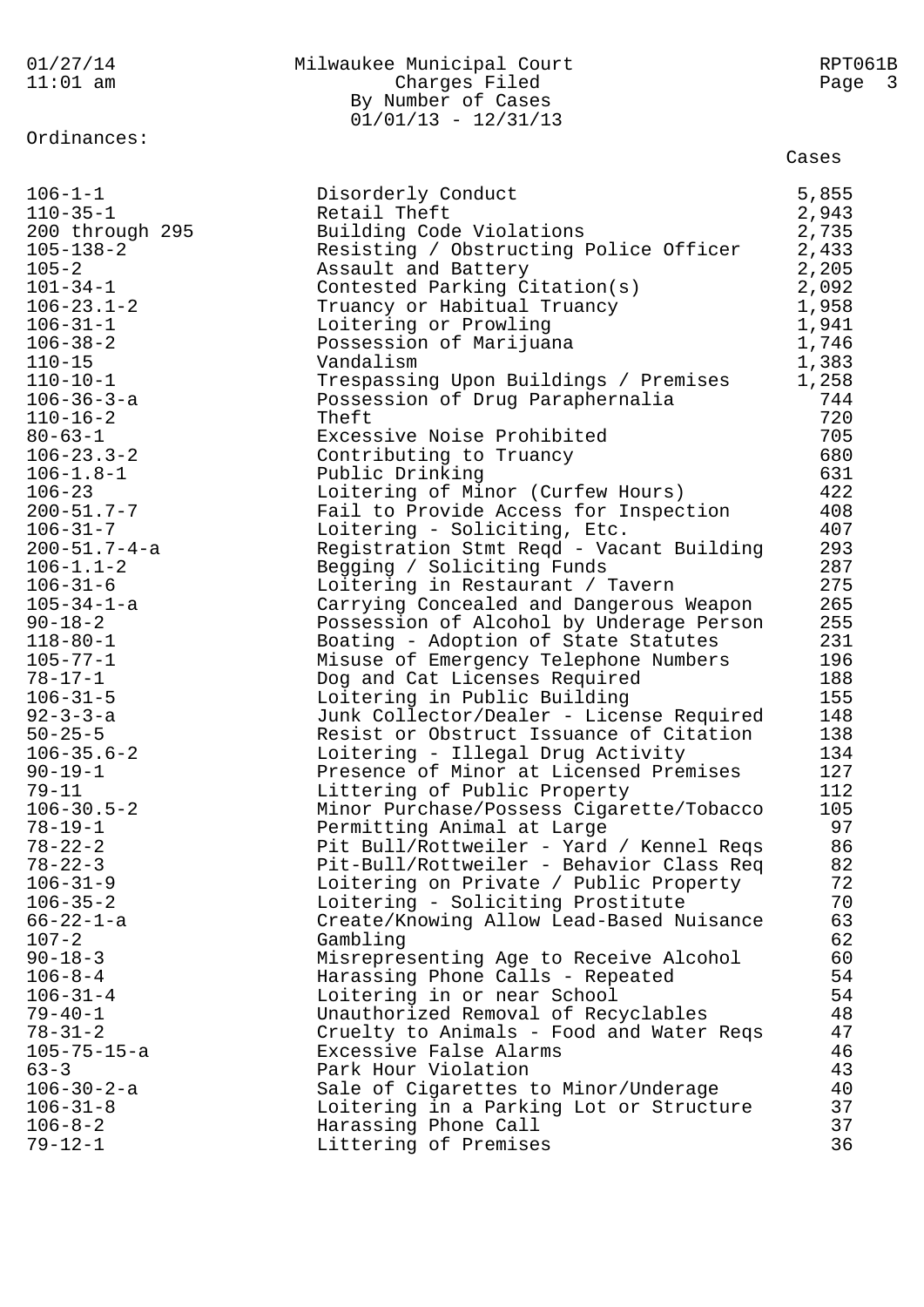## 01/27/14 Milwaukee Municipal Court RPT061B 11:01 am Charges Filed Page 4 By Number of Cases 01/01/13 - 12/31/13

Cases

| $102 - 7 - 1$           | Bicycle - Riding on Public Ways          | 35              |
|-------------------------|------------------------------------------|-----------------|
| $100 - 59 - 3 - a$      | PP Veh Pass - Refuse to Pay Fare in Adv  | 35              |
| $105 - 47 - 1$          | Sale / Discharge / Use of Fireworks      | 34              |
| $106 - 5 - 2$           | Indecent Exposure                        | 33              |
| $106 - 37 - 2$          | Frequenting An Illegal Drug House        | 33              |
| $105 - 78 - 2$          | Abandoned 911 Calls - Repeated           | 33              |
| $78 - 23 - 1 - a$       | Dangerous Animal Regulations             | 32              |
| $110 - 15.5 - 1$        | Vandalism - Graffiti Related             | 32              |
| $78 - 22 - 1$           | Pit-Bull/Rottweiler - Leash Requirements | 29              |
| $78 - 31 - 3 - a$       | Cruelty to Animals - Lack of Shelter     | 29              |
| $78 - 31 - 1 - a$       | Cruelty to Animals                       | 29              |
| $78 - 19 - 2$           | Setting Animal at Large                  | 26              |
| $80 - 15$               | Spitting in Public Places                | 24              |
| $106 - 23.2$            | Contributing to Delinquency of Minor     | 24              |
| $92 - 3 - 8 - n - 2$    | Junk Collector/Dealer - MV Signage Req'd | 24              |
| 295                     | Zoning Violations                        | 23              |
| $68 - 4 - 1 - a$        | Food Dealers License Required            | 23              |
| $106 - 23 - 2$          | Responsibility of Parents (Curfew)       | 20              |
| $110 - 32 - 1 - a$      | Fraud on Hotel or Restaurant             | 19              |
| $78 - 29 - 1$           | Animal Disturbing Peace                  | 19              |
| $90 - 8 - 1$            | Responsible Person on Premises Req'd     | 18              |
| $90 - 4 - 10 - a$       | Class D Operator's Liquor License        | 18              |
| $90 - 18 - 1 - c$       | Underage Attempt/Procure Alcohol         | 18              |
| $214 - 7 - 2 - b - 1$   | Annual Fire Inspection Required          | 17              |
| $92 - 3 - 8 - n - 1$    | Junk Collector/Dealer - MV Sticker Req'd | 17              |
| $101 - 20 - 1$          | Unnecessary Vehicle Noises Prohibited    | 17              |
| $92 - 11.5 - 1$         | Secondhand Sales - Article Not Owned     | 17              |
| $78 - 3 - 1$            | Animal Owner's Duty to Restrain, Etc.    | 16              |
| $295 - 505 - 4 - b - 4$ | Exceed Max Number Parked Vehicles on Lot | 15              |
| $106 - 11$              | Mashing                                  | 15              |
| $106 - 31 - 2$          | Loitering in or near a Dwelling Area     | 15              |
| $110 - 32 - 1 - b$      | Fraud on Hotel or Restaurant Keeper      | 14              |
| $80 - 65 - 4$           | Noise Nuisances                          | 14              |
| $89 - 8$                | Escort License Required                  | 14              |
| $90 - 3 - 1$            | Liquor License Required                  | 14              |
| $105 - 65 - 1$          | Abandoned Motor Vehicle or Trailer       | 13              |
| $110 - 36 - 1 - b$      | Possession of Shopping Cart              | 13              |
| $102 - 9 - 2$           | Bicycle - Lack of Eqmt for Oper in Dark  | 13              |
| $68 - 01$               | Food License Regs-Adoption of State Code | 12              |
| $295 - 503 - 1$         | Residential Lot - Land Use Violation     | 12              |
| $200 - 42 - 2 - c$      | Illegal Occupancy -- No Cert / Unfit     | 12              |
| $295 - 603 - 1$         | Commercial Lot - Land Use Violation      | 12              |
| $295 - 403 - 3 - b$     | Paved or Approved Surface Required       | 12              |
| $106 - 30 - 3 - e$      | Sell Cig in Package/Container w/o Stamp  | 11              |
| $85 - 23 - 4 - a$       | Licensed Estab - Exceeding Occupy Limit  | 11              |
| $106 - 21 - 4$          | Theft of Library Material                | 11              |
| $105 - 56 - 2 - a$      | Sale on Public Premises without Consent  | 10              |
| $80 - 44 - 2$           | Dumping Prohibited                       | 10 <sub>o</sub> |
| $106 - 34 - 2 - b$      | Possession of Spray Paint, Etc. by Minor | 10 <sub>o</sub> |
| $79 - 5.5 - 1$          | Waste Containers - Removal of Contents   | 10 <sub>o</sub> |
| $78 - 31 - 3 - c$       | Cruelty to Animals - Lack Proper Shelter | 10 <sub>o</sub> |
| $105 - 34 - 1 - b$      | Carrying Concealed Firearm               | 9               |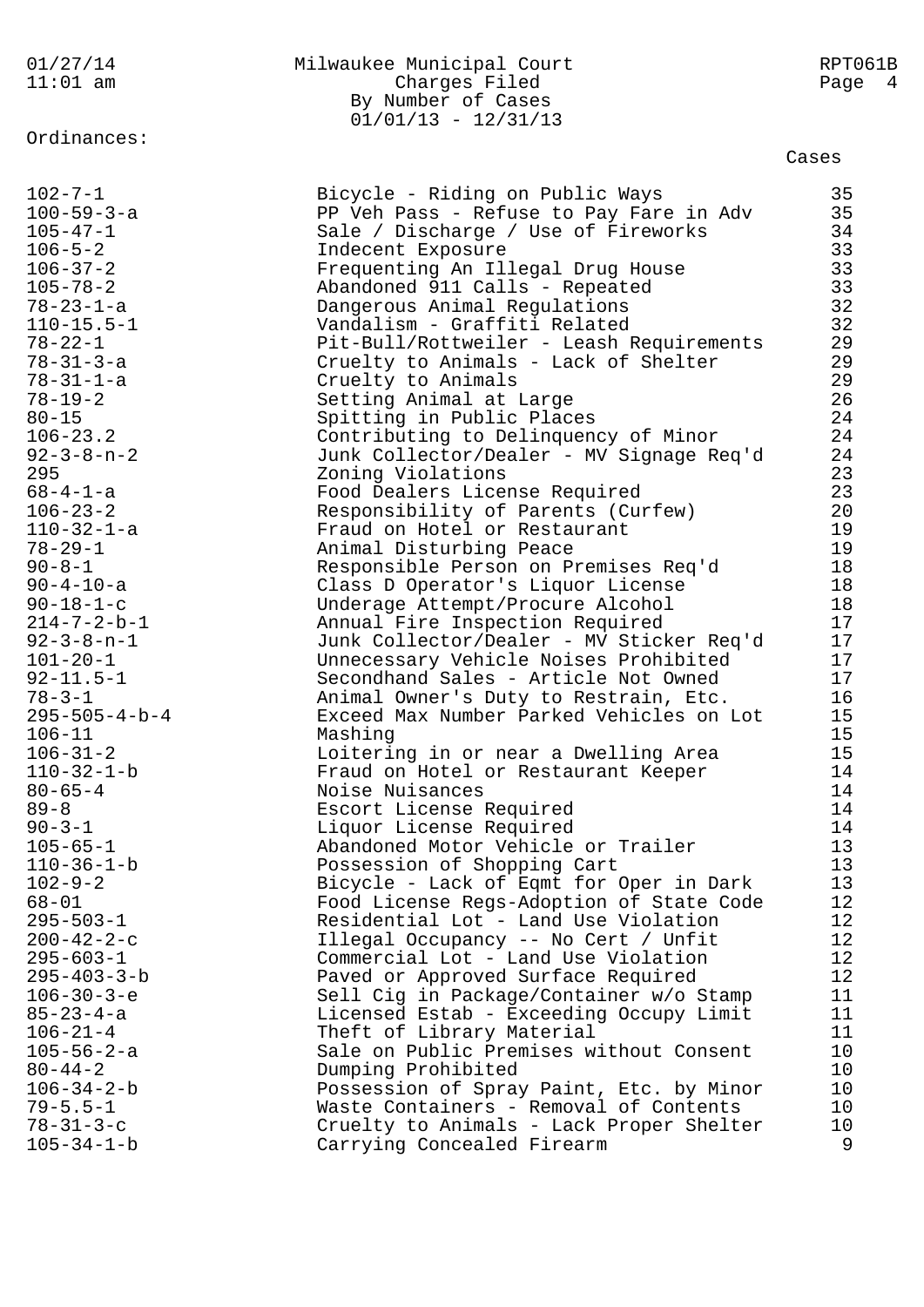## 01/27/14 Milwaukee Municipal Court RPT061B Charges Filed Page 5 By Number of Cases  $01/01/13 - 12/31/13$

Cases

| $92 - 13 - 1$<br>$105 - 50 - 1$<br>$79 - 10 - 2$<br>$106 - 8 - 1$<br>$214 - 3$ | Junk Collector/Dealer - Reporting Req'd<br>Synthetic Marijuana Poss/Sale/Use Prohib<br>Littering on Street by Motor Vehicle<br>Obscene Phone Call<br>Adoption of Model Fire Code | 9<br>9<br>9<br>$\,8\,$<br>$\,8\,$                          |
|--------------------------------------------------------------------------------|----------------------------------------------------------------------------------------------------------------------------------------------------------------------------------|------------------------------------------------------------|
| $92 - 2 - 2 - a$                                                               | Secondhand Dealer - License Required                                                                                                                                             | $\,8\,$                                                    |
| $105 - 48 - 1$                                                                 |                                                                                                                                                                                  | $\,8\,$                                                    |
|                                                                                | Smoking Prohibited - Adoption State Law                                                                                                                                          | $\,8\,$                                                    |
| $90 - 15 - 3 - a - 1$                                                          | Class B Premises Allow Patron After Hrs                                                                                                                                          | $\,8\,$                                                    |
| $108 - 5 - 1 - a$                                                              | Public Dance Hall - License Required                                                                                                                                             |                                                            |
| $100 - 50 - 1 - a$                                                             | Public Passenger Vehicle - Permit Req'd                                                                                                                                          | $\,8\,$                                                    |
| $90 - 18 - 1 - a - 1$                                                          | Sale of Alcohol to Underaged Person                                                                                                                                              | 8                                                          |
| $90 - 3 - 2$                                                                   | Alcohol Sales - Premises License Reqd                                                                                                                                            | $\overline{7}$                                             |
| $90 - 18 - 1 - a - 2$                                                          | Sale/traffic Alcohol to Underaged Person                                                                                                                                         | 7                                                          |
| $68 - 4.3 - 2$                                                                 | Convenience Food Store Regulations                                                                                                                                               | 7                                                          |
| 110-12-1-a                                                                     | Landlord - Forcible Entry Prohibited                                                                                                                                             | 7                                                          |
| $92 - 12 - 2$                                                                  | Dealers - Transaction Records Content                                                                                                                                            | 7                                                          |
| $90 - 4 - 4 - c$                                                               | Class B Licensee's Responsibility                                                                                                                                                | 7                                                          |
| $100 - 59 - 13$                                                                | PP Vehicle - Daily Trip Records Req'd                                                                                                                                            | 7                                                          |
| $108 - 22 - 1 - b$                                                             | Top Costume Fabrication Requirements                                                                                                                                             | $\sqrt{6}$                                                 |
| $95 - 1 - 2$                                                                   | Direct Sellers License Required                                                                                                                                                  |                                                            |
| $108 - 22 - 1 - c$                                                             | Female Lower Costume Fabrication Reqs                                                                                                                                            |                                                            |
| $104 - 7 - 1$                                                                  | False Fire Alarm                                                                                                                                                                 |                                                            |
| $84 - 43 - 2$                                                                  | Cigarette and Tobacco License Required                                                                                                                                           |                                                            |
| $106 - 2.1 - 1$                                                                | Drinking in a Public Parking Structure                                                                                                                                           |                                                            |
| $90 - 5 - 2 - a$                                                               | Submit Untrue Stmt on Liquor Lic Applic                                                                                                                                          |                                                            |
| $78 - 19 - 3$                                                                  | Animal Litter Nuisance                                                                                                                                                           |                                                            |
| $200 - 11 - 5$                                                                 | Building, Structure, Etc. Unsafe / Unfit                                                                                                                                         | 6655555555555555                                           |
| $200 - 42 - 2 - d$                                                             | Illegal Occupancy -- No Cert / Unfit                                                                                                                                             |                                                            |
| $92 - 10 - 2 - a$                                                              | Precious Metal/Gem Dealer - License Req                                                                                                                                          |                                                            |
| $200 - 53 - 5 - a$                                                             | Fail to Inform Tenant of Inspection                                                                                                                                              |                                                            |
| $106 - 31 - 3$                                                                 | Loitering in Public Restroom                                                                                                                                                     |                                                            |
| $200 - 11 - 4$                                                                 | Illegal Occupancy and Use                                                                                                                                                        |                                                            |
| $105 - 66 - 1$                                                                 | Repairing Motor Vehicle on Street                                                                                                                                                |                                                            |
| $85 - 23 - 2$                                                                  | Licensed Estab - Occ Limit to be Posted                                                                                                                                          |                                                            |
| $78 - 5 - 3$                                                                   | Keep Animal in City - Exceed # Permitted                                                                                                                                         |                                                            |
| $295 - 503 - 3 - b$                                                            | Residential Lot - Improper Veh Repair                                                                                                                                            | $\overline{4}$                                             |
| $66 - 22 - 1 - A$                                                              |                                                                                                                                                                                  | 4                                                          |
| $115 - 32 - 1$                                                                 | Obstruction on Public Ways                                                                                                                                                       | 4                                                          |
| $303 - 11 - 1$                                                                 | Financial Disclosure Required                                                                                                                                                    | 4                                                          |
| $78 - 31 - 4$<br>$214 - 27 - 4$                                                | Cruelty to Animals - Leash Requirements                                                                                                                                          | 4                                                          |
| $105 - 19 - 1$                                                                 | Smoke Detectors Not Operative                                                                                                                                                    | 4<br>$\overline{4}$                                        |
| $107 - 1$                                                                      | Roller Skate and Skateboard Restrictions                                                                                                                                         | $\overline{4}$                                             |
|                                                                                | Gambling Places - Permit or Run                                                                                                                                                  |                                                            |
| $100 - 59 - 1 - a$                                                             | PP Vehicle - License to Be Exhibited                                                                                                                                             | $\overline{4}$                                             |
| $90 - 29$<br>99999                                                             | Alcohol Content to Show on Label                                                                                                                                                 | $\bf 4$                                                    |
| $74 - 2 - 3$                                                                   | Municipal Violation                                                                                                                                                              | <b>S</b><br>B<br>B<br>B<br>B<br>B<br>B<br>B<br>B<br>B<br>B |
| $104 - 15$                                                                     | Ice Cream Peddler License Required                                                                                                                                               |                                                            |
| $74 - 1$                                                                       | Obstruct Police/Fireman During Fire<br>Vehicular Food Peddlers Restrictions                                                                                                      |                                                            |
| $92 - 3 - 8 - c$                                                               | Junk Seller - Personal Information Req'd                                                                                                                                         |                                                            |
| $80 - 64 - 1$                                                                  | Noise Limitations                                                                                                                                                                | $\mathbf{3}$                                               |
| $78 - 31 - 3 - b$                                                              | Cruelty to Animals - Lack of Shade                                                                                                                                               | $\mathfrak{Z}$                                             |
|                                                                                |                                                                                                                                                                                  |                                                            |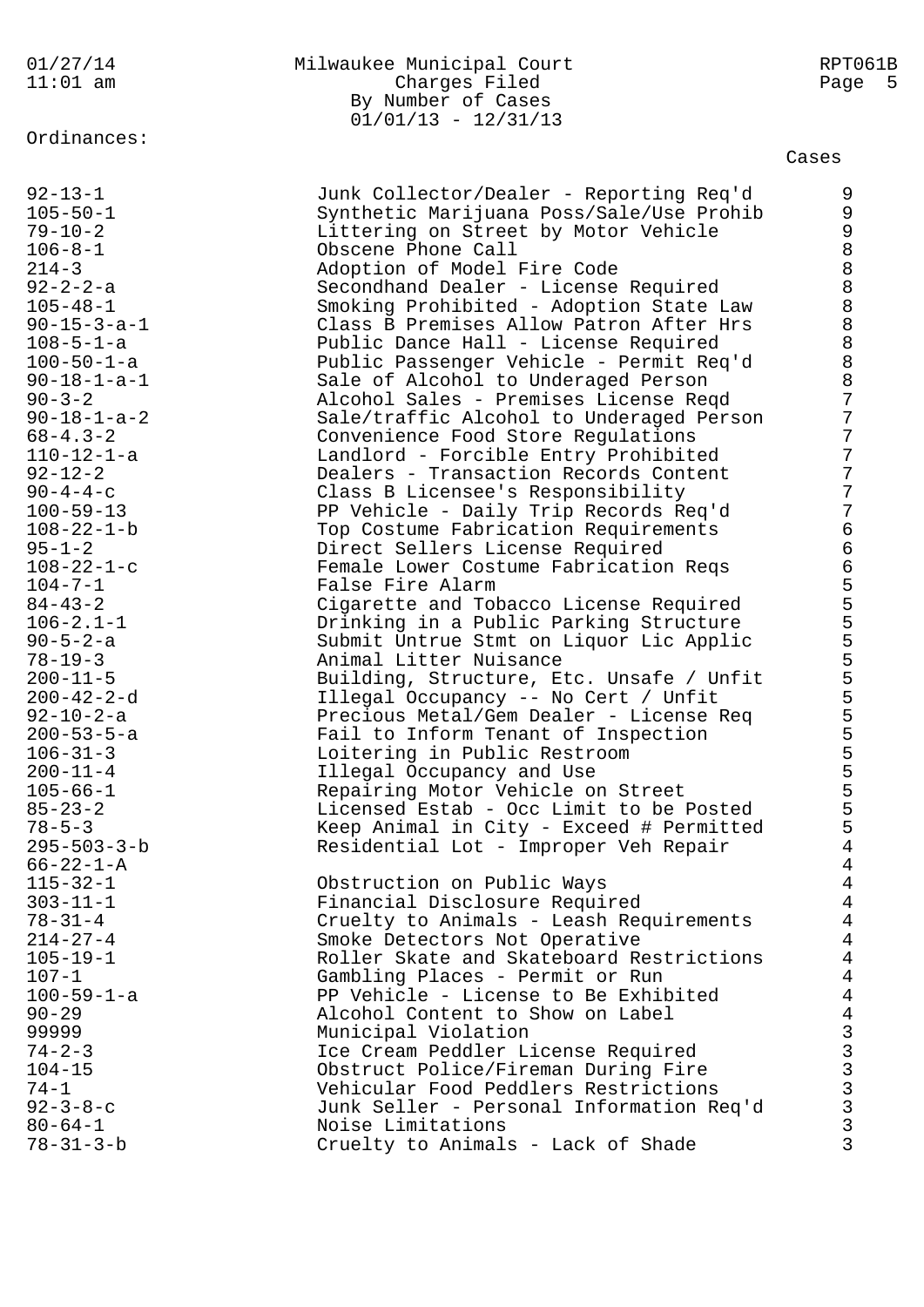## 01/27/14 Milwaukee Municipal Court RPT061B 11:01 am Charges Filed Page 6 By Number of Cases  $01/01/13 - 12/31/13$

## Cases

222-13-1 Electrical Permit Required 3 110-36 Abandonment of Shopping Cart 3 105-45-4 Possession of Laser Pointer by Minor 3 78-23-2 Dangerous Animal - Leash and Muzzle Req 3 78-23-3-a Dangerous Animal - Confinement Required 3 105-45-2 Prohibited Use of Laser Pointer 3 110-15.7-2 Vandalism - Vacant Buildings 3 102-7-6-a Bicycle - Fail Yield Right of Way to MV 3 106-21-5 Fradulent Regis/Use of Library Materials 2 80-48-3 Elimination of Rat Feeding Places Req'd 2 90-19-2-a-1 Allow Underage on Premises 2 200-42-2-a Certificate of Occupancy / Zoning Req'd 2 68-4.3-4 Robbery Prevention Training Certificate 2 105-69-2 Smelling / Inhaling Harmful Substance 2 92-10-6-b Precious Metal/Gem Dealer - ID Check Req 2 92-10-6-f Precious Metal/Gem Dealer - Hold Period 2 79-40-2 Unauthorized Removal of Recycling Cart 2 90-31-1-a Refilling Bottles/Sub Brands Prohibited 2 92-3-3-b Junk Collector/Dealer - Use Other's Lic 2 92-3-8-h Junk Collector/Dealer - Open Inspect 2 93-5-1 Secondhand MV Dealer License Req'd 2 105-35-1 Discharge of Firearm in City w/o Permit 2 66-22-4-h-1 Permit Required to Conduct Lead Reduc. 2 78-7-2-a Animal Fancier Permit Required 2 110-12-1-b Tenant - Denial of Access to Landlord 2 102-9-1 Bicycle - Brakes Not in Good Working Con 2 84-7-3 License Req'd If Estab Open 12am-5am 2 105-91-3 Retail Establishment Security Measures 2 74-1-3-a Food Peddlers - Permit Required 2 101-5.5-1-a Excessive Size/Weight/Load Permit Req'd 2 110-36-1-a Removal of Shopping Cart Prohibited 2 90-32-1 Fraud on Tavernkeeper 2 295-505-4-b-9 Unregistered Vehicle Parked > 30 Days 2 90-16-1 Display of License - Posting Required 2 105-79-1 Legal Occupant List for Rental Prop Req 2 78-5-1 Keep Animal in City - Type Not Permitted 2 92-12-1 Dealers - Transaction Records Format 2 92-12-3 Dealers - Transaction Record Photographs 2 90-16 Display of Liquor License Required 2 66-22-4-h-4 Failure to Meet Performance Criteria 2 100-50-12-b-1 PPV - Subleasing Leased PP Vehicle 2 79-4-1-b Portable Waste Container Content Reqs 1 74-1-8-d Food Peddlers - Sale of Food 9pm to 6am 1 90-19.5-1 Fail Notify Police of Event on Premises 1 90-3-3 Sep License Per Loc for Alcohol Sale Req 1 222-11-2 Electrical License Required 1 214-23 Annual Test of Smoke Alarms Req'd 1 66-12-9-k Fail to Act Results in Asbestos Exposure 1 90-27-1 Licensed Premises - Open Entry Required 1 90-9 Collusive Agreement Involving Liquor Lic 1 78-25-1 Prohibited Dangerous Animal in City 1 90-27-1-c Licensed Premises-Immed Police Entry Req 1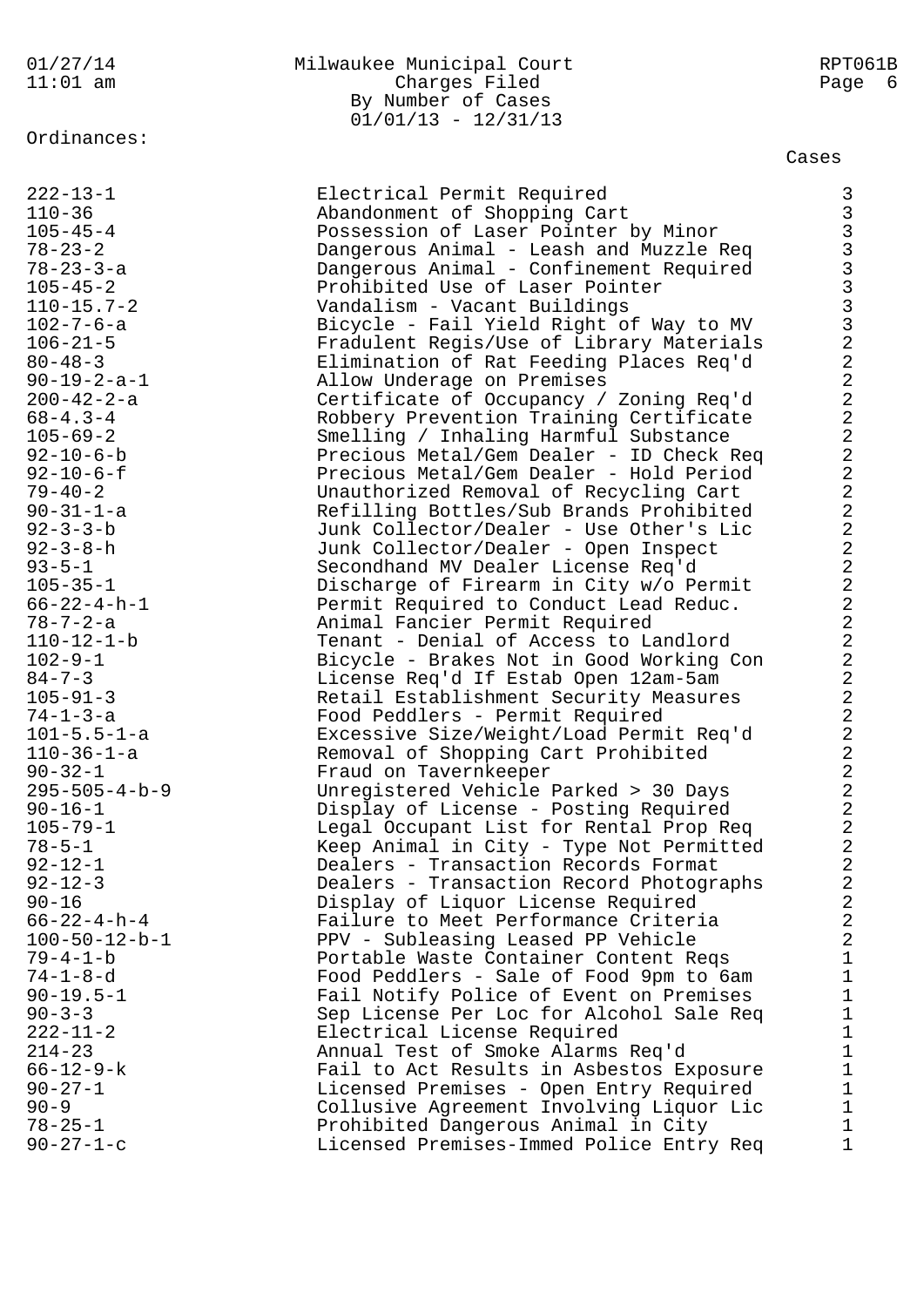#### 01/27/14 Milwaukee Municipal Court RPT061B 11:01 am Charges Filed Page 7 By Number of Cases  $01/01/13 - 12/31/13$

#### Cases

92-1-2 Pawnbroker - License Required 1 84-20-15-a Fraud of Parking Lot Operator 1 92-3-3-d Junk Collector/Dealer - License Each MV 1 222-19-1 Unsafe or Illegal Electrical Equipment 1 90-7-1 Liquor License Corp Agent Residency Reqs 1 90-21 Disorderly Premises Prohibited 1 92-3-8-d Junk Coll/Dealer - Records Non-Reg Prop 1 66-22-4-h-11 Failure to Comply w/Local, St, Fed Law 1  $106 - 34 - 2 - B$  1 78-23-5 Dangerous Animal - Sign Required 1  $74-1-7-C$  1 106-36-3-c Delivery of Drug Paraphernalia to Minor 1 78-14-2 Cruelty to Animals - Food and Water Reqs 1 92-3-8-a Junk Collector/Dealer - Sales Form Req'd 1 90-20 Sale of Intoxicant to Intoxicated Person 1 118-80-7 Swimming within Harbor Where Prohibited 1 200-20-2 Unlawful Eviction 1 78-31-1-b Abandon/Transport Animal in Cruel Manner 1 66-22-7 Interior Lead Abatement Standards 1 66-22-10-a Lead Clearance Standards 1 105-49-1 Smoking in Theater 1 63-17 Fire Regulations/Restrictions in Park 1 101-32.4 Damaging / Tampering with Parking Meter 1 68-6-6 Oper Estab After Rev/Sus Prohibited 1 218 **Razing of Buildings** 1 200-11-3 Violation of Placard 1 118-80-5 Boating - Littering the Waterways 1 200-24-1 Building Permit Required 1 102-7-5 Bicycle - Operating Where Prohibited 1 66-12-9-g Conduct Asbestos Abatement w/o Permit 1 68-4-9 Obstruction Health Department Employee 1 102-5-2 Bicycle - Registration Required 1 69-8-6 Rotate Milk Inventory / Remove Outdated 1 105-64-1 Vehicle Parked on Private Property 1 90-4-4-a Class B Manager's License 1 275 Building Maintenance 1 79-5.7-1 Waste Containers - Addition to Contents 1 108-17 Public Dance Hall - Posting License 1 110-4-1 Damaging of Public Property 1 100-51.5-1 PP Veh - Veh Stds/Equipment Violation 1 78-23-7 Dangerous Animal - Liability Ins Req'd 1 78-31-7 Cruelty to Animals - Fail Get Vet Care 1 75-17-1 False Call for Emergency Services 1 66-22-9 Improper Lead Abatement 1 101-1-2 Traffic Offenses - Adoption of State Law 1 79-14-1 Unauthorized Use of Anti-Litter Bins 1 106-21-3 Failure to Return Library Material 1 66-22-1 Lead Based Nuisance Prohibited 1 66-22-8 Exterior Lead Abatement Preparation 1 63-19-3-a Animal at Large in Park/Parkway 1 50-18 Aiding and Abetting Ordinance Violation 1 90-18-1-a-3 Allow Consumption of Alcohol by Underage 1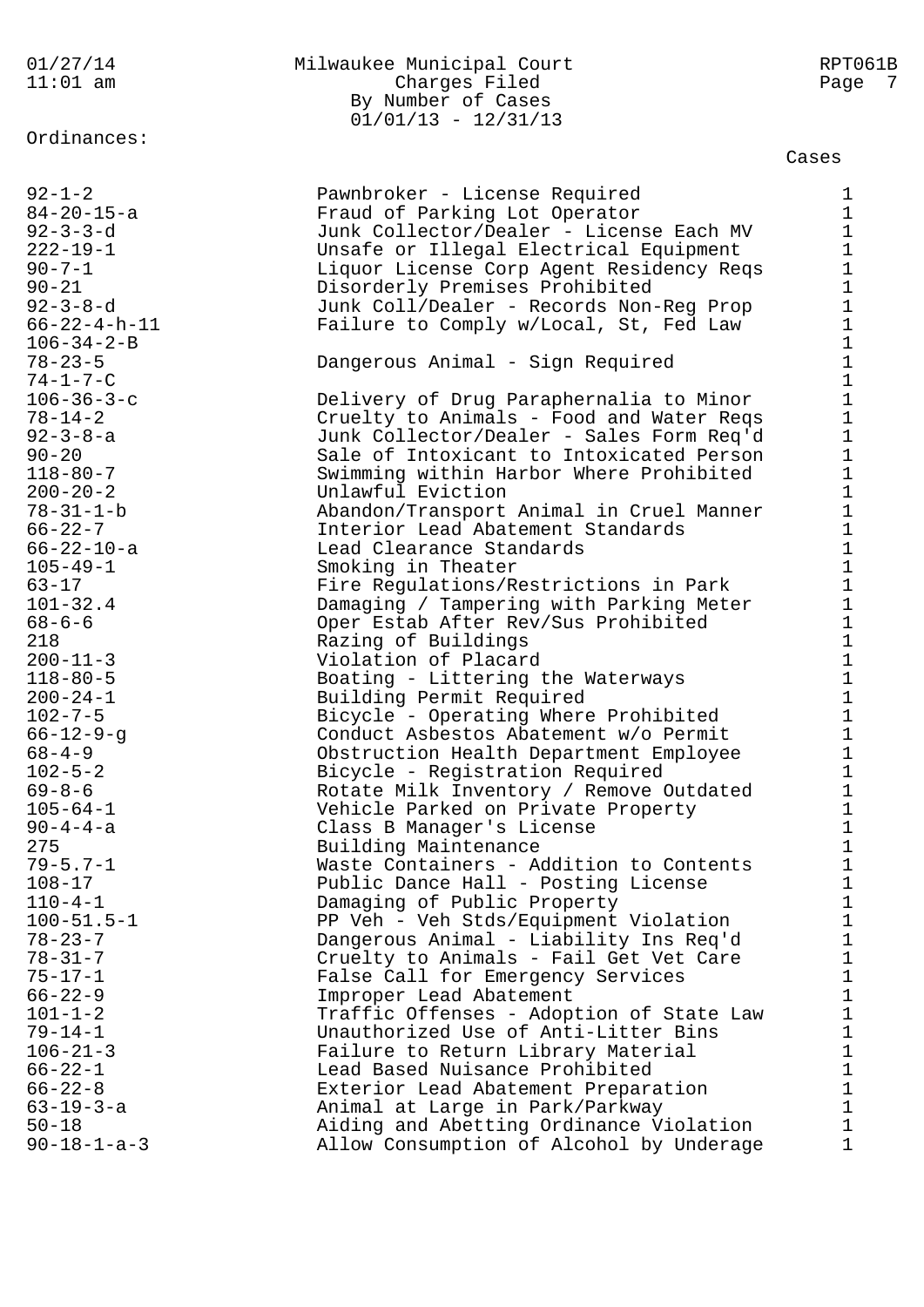| 01/27/14<br>$11:01$ am<br>Ordinances: | Milwaukee Municipal Court<br>Charges Filed<br>By Number of Cases<br>$01/01/13 - 12/31/13$ | RPT061B<br>Page 8 |
|---------------------------------------|-------------------------------------------------------------------------------------------|-------------------|
|                                       |                                                                                           | Cases             |
| $68 - 3$<br>$82 - 2$                  | Impure Food, Water, Drugs or Ice<br>Use of False Weights and Measures                     |                   |
| Sub Total:                            |                                                                                           | 36,639            |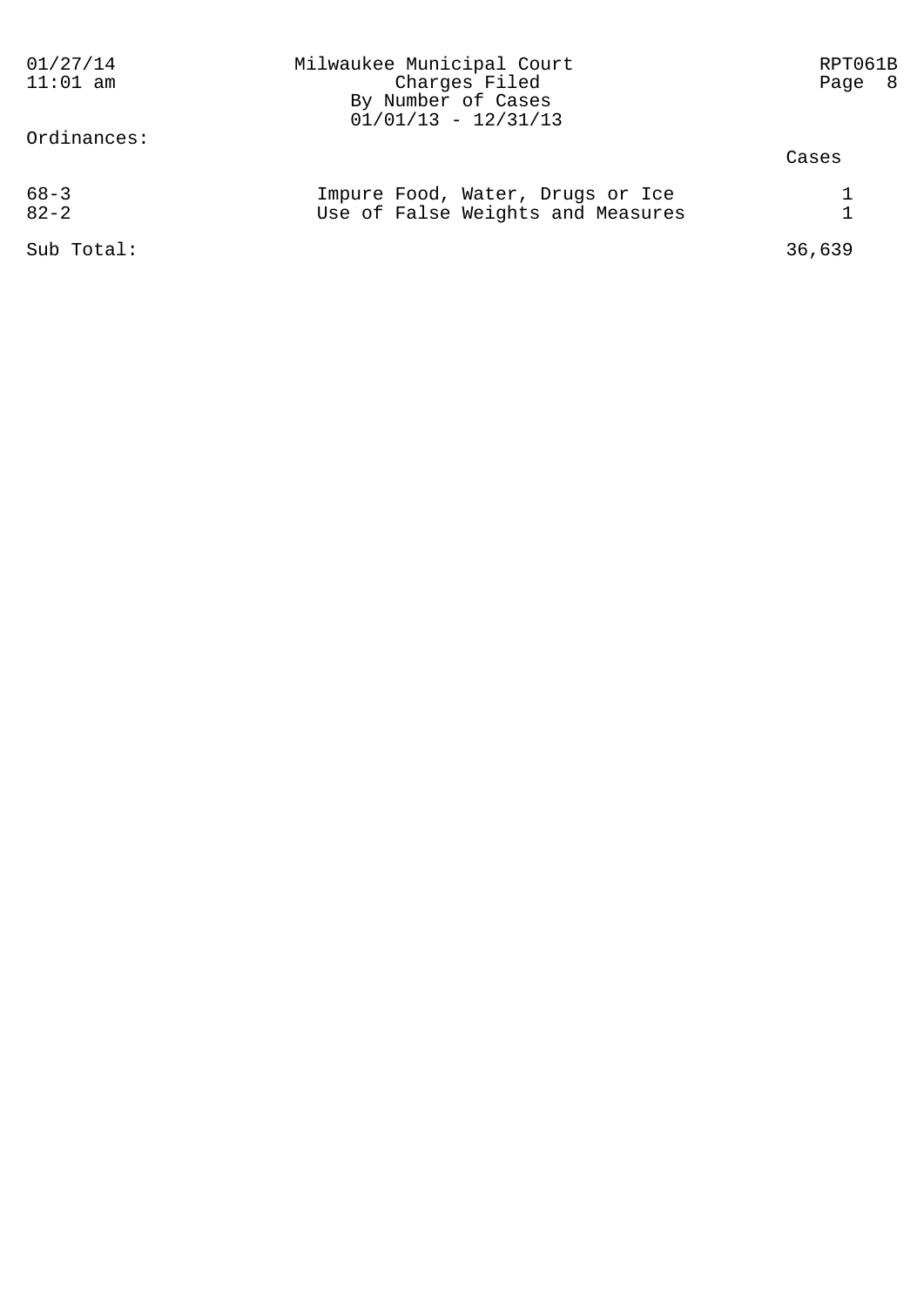#### State Statutes:

### 01/27/14 Milwaukee Municipal Court RPT061B 11:01 am Charges Filed Page 9 By Number of Cases  $01/01/13 - 12/31/13$

Cases

| 343.44(1)(a)<br>344.62(1)<br>341.04(1)<br>341.03(1)<br>346.57(5)<br>343.05(3)(a)<br>341.61(2)<br>346.37(1)(c)1<br>346.46(1)<br>347.48(2m)(b)<br>346.63(1)(a)<br>341.15(1)<br>347.09(1)(a)<br>346.04(2)<br>347.14(1)<br>347.48(4)(am)<br>346.63(1)(b)<br>343.44(1)(b)<br>346.57(2)<br>347.13(1)<br>341.61(4)<br>346.89(1)<br>346.18(2)<br>346.18(3)<br>346.675(1)<br>346.13(1)<br>346.62(2)<br>346.04(1)<br>343.43(1)(d)<br>347.06(1)<br>347.48(2m)(d)<br>TR305.15(5)<br>TR305.32(4)(b)2<br>347.13(3)<br>344.62(2)<br>346.935(3)<br>346.14(1)<br>TR305.34(3)<br>343.18(1)<br>346.57(3)<br>346.94(12)<br>341.61(5)<br>346.70(1)<br>342.15(5)<br>346.10(2) | Operating After Suspension<br>Operating motor vehicle w/o insurance<br>Non-Registration of Vehicle<br>Oper Veh After Sus/Rev or Can of Reg<br>Exceeding Speed Zones/Posted Limits<br>Operate w/o Valid License<br>Display Unauth. Veh. Registration Plate<br>Violate Red Traffic Light<br>Fail/Stop at Stop Sign<br>Vehicle Operator Fail/Wear Seat Belt<br>Operating While Intoxicated<br>Fail/Display Vehicle License Plates<br>Operate Motor Vehicle w/o 2 Headlights<br>Failure To Obey Traffic Officer/Signal<br>Operate Vehicle w/o Stopping Lights<br>Safety Belt Violations-Child<br>Operating While Intoxicated - BAC .1%+<br>Operating After Revocation<br>Unreasonable and Imprudent Speed<br>No Tail Lamp/Defective Tail Lamp-Night<br>Possess Fraud. Obtained Registration<br>Inattentive Driving<br>Fail/Yield while Making Left Turn<br>Fail/Yield Right/Way from Stop Sign<br>Veh Owner Liability-Hit and Run<br>Unsafe Lane Deviation<br>Reckless Driving-Endanger Safety<br>Fail/Obey Traffic Officer Signal/Order<br>Violate Driving License Restrictions<br>Operation w/o Required Lamps Lighted<br>Ride in Vehicle w/o Wearing Seat Belt<br>Fail/Maintain High-Mounted Stop Lamp<br>Illegal Window Tint<br>Operate Vehicle w/o Registration Lamps<br>Oper motor veh w/o proof of insurance<br>Keep Open Intoxicants in MV<br>Automobile Following Too Closely<br>Cracked/Damaged Vehicle Windshield<br>Operate w/o Carrying License<br>Driving too Fast for Conditions<br>Driving on Bicycle Lane or Way<br>Possess Counterfeit Registration<br>Failure to Notify Police of Accident<br>Failure to Transfer Vehicle Title<br>Passing at Intersection | 18,273<br>11,963<br>6,699<br>5,982<br>4,181<br>3,280<br>2,111<br>1,530<br>1,096<br>1,085<br>950<br>833<br>793<br>774<br>763<br>712<br>689<br>678<br>597<br>505<br>498<br>471<br>465<br>350<br>338<br>328<br>299<br>296<br>295<br>282<br>266<br>254<br>216<br>210<br>209<br>204<br>197<br>177<br>176<br>175<br>166<br>161<br>144<br>138<br>131 |
|---------------------------------------------------------------------------------------------------------------------------------------------------------------------------------------------------------------------------------------------------------------------------------------------------------------------------------------------------------------------------------------------------------------------------------------------------------------------------------------------------------------------------------------------------------------------------------------------------------------------------------------------------------|---------------------------------------------------------------------------------------------------------------------------------------------------------------------------------------------------------------------------------------------------------------------------------------------------------------------------------------------------------------------------------------------------------------------------------------------------------------------------------------------------------------------------------------------------------------------------------------------------------------------------------------------------------------------------------------------------------------------------------------------------------------------------------------------------------------------------------------------------------------------------------------------------------------------------------------------------------------------------------------------------------------------------------------------------------------------------------------------------------------------------------------------------------------------------------------------------------------------------------------------------------------------------------------------------------------------------------------------------------------------------------------------------------------------------------------------------------------------------------------------------------------------------------------------------------------------------------------------------------------------------------------------------------------------------|-----------------------------------------------------------------------------------------------------------------------------------------------------------------------------------------------------------------------------------------------------------------------------------------------------------------------------------------------|
|                                                                                                                                                                                                                                                                                                                                                                                                                                                                                                                                                                                                                                                         |                                                                                                                                                                                                                                                                                                                                                                                                                                                                                                                                                                                                                                                                                                                                                                                                                                                                                                                                                                                                                                                                                                                                                                                                                                                                                                                                                                                                                                                                                                                                                                                                                                                                           |                                                                                                                                                                                                                                                                                                                                               |
| 346.68<br>347.12(1)(a)                                                                                                                                                                                                                                                                                                                                                                                                                                                                                                                                                                                                                                  | Hit and Run-Unattended Vehicle<br>Approaching Operator Fail/Dim MultiBeams                                                                                                                                                                                                                                                                                                                                                                                                                                                                                                                                                                                                                                                                                                                                                                                                                                                                                                                                                                                                                                                                                                                                                                                                                                                                                                                                                                                                                                                                                                                                                                                                | 130<br>123                                                                                                                                                                                                                                                                                                                                    |
| 346.29(2)                                                                                                                                                                                                                                                                                                                                                                                                                                                                                                                                                                                                                                               | Standing on Roadway                                                                                                                                                                                                                                                                                                                                                                                                                                                                                                                                                                                                                                                                                                                                                                                                                                                                                                                                                                                                                                                                                                                                                                                                                                                                                                                                                                                                                                                                                                                                                                                                                                                       | 120                                                                                                                                                                                                                                                                                                                                           |
| 346.63(1)(am)                                                                                                                                                                                                                                                                                                                                                                                                                                                                                                                                                                                                                                           | Operat. w/ Detectable Level Ctrld Substn                                                                                                                                                                                                                                                                                                                                                                                                                                                                                                                                                                                                                                                                                                                                                                                                                                                                                                                                                                                                                                                                                                                                                                                                                                                                                                                                                                                                                                                                                                                                                                                                                                  | 118                                                                                                                                                                                                                                                                                                                                           |
| 346.935(2)                                                                                                                                                                                                                                                                                                                                                                                                                                                                                                                                                                                                                                              | Possess Open Intoxicants in MV                                                                                                                                                                                                                                                                                                                                                                                                                                                                                                                                                                                                                                                                                                                                                                                                                                                                                                                                                                                                                                                                                                                                                                                                                                                                                                                                                                                                                                                                                                                                                                                                                                            | 113                                                                                                                                                                                                                                                                                                                                           |
| 346.37(1)(c)3                                                                                                                                                                                                                                                                                                                                                                                                                                                                                                                                                                                                                                           | Illegal Right Turn on Red                                                                                                                                                                                                                                                                                                                                                                                                                                                                                                                                                                                                                                                                                                                                                                                                                                                                                                                                                                                                                                                                                                                                                                                                                                                                                                                                                                                                                                                                                                                                                                                                                                                 | 112                                                                                                                                                                                                                                                                                                                                           |
| 343.305(9)(a)                                                                                                                                                                                                                                                                                                                                                                                                                                                                                                                                                                                                                                           | Refusal                                                                                                                                                                                                                                                                                                                                                                                                                                                                                                                                                                                                                                                                                                                                                                                                                                                                                                                                                                                                                                                                                                                                                                                                                                                                                                                                                                                                                                                                                                                                                                                                                                                                   | 112                                                                                                                                                                                                                                                                                                                                           |
|                                                                                                                                                                                                                                                                                                                                                                                                                                                                                                                                                                                                                                                         |                                                                                                                                                                                                                                                                                                                                                                                                                                                                                                                                                                                                                                                                                                                                                                                                                                                                                                                                                                                                                                                                                                                                                                                                                                                                                                                                                                                                                                                                                                                                                                                                                                                                           |                                                                                                                                                                                                                                                                                                                                               |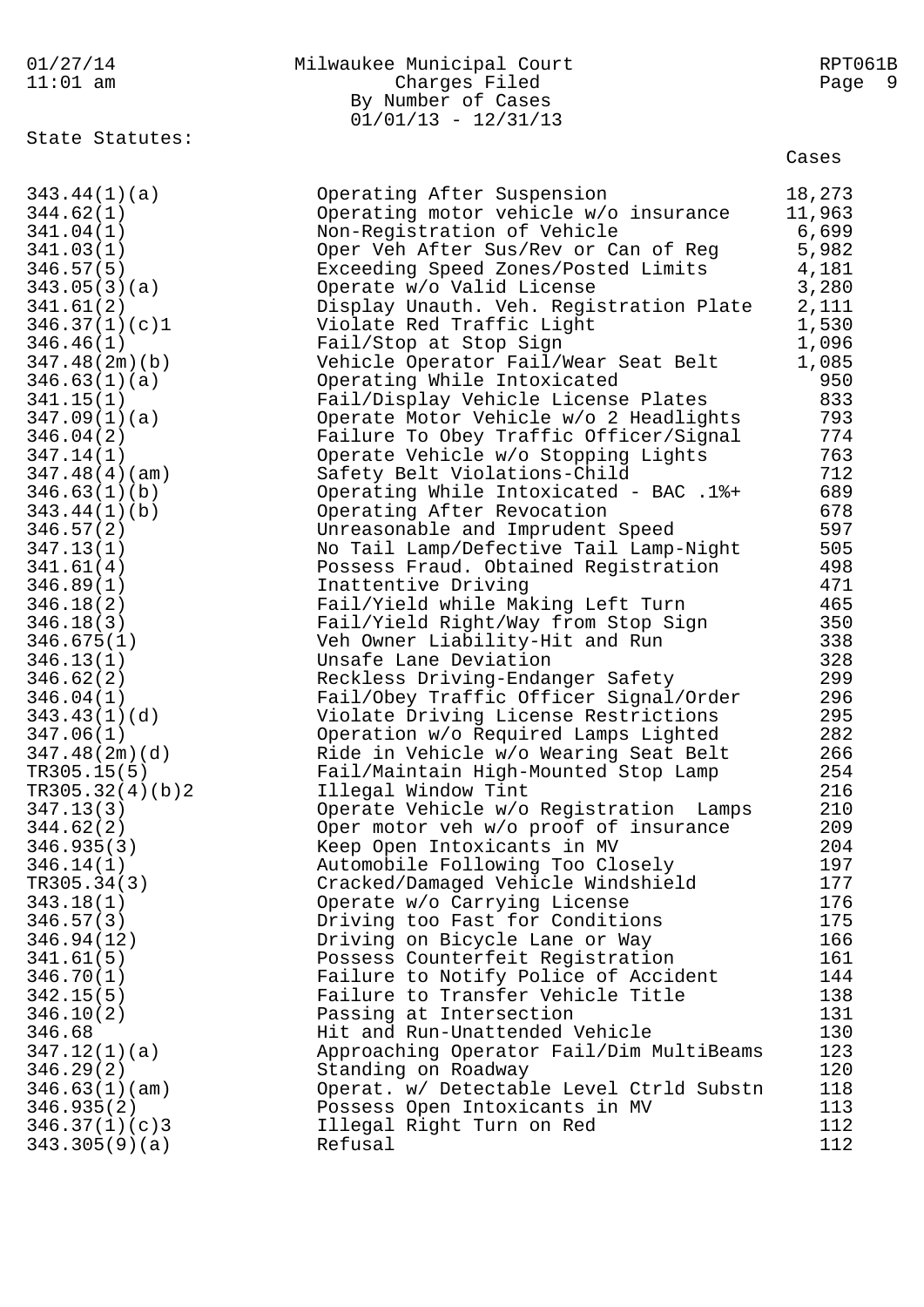01/27/14 Milwaukee Municipal Court RPT061B 11:01 am Charges Filed Page 10 By Number of Cases  $01/01/13 - 12/31/13$ State Statutes: Cases 342.15(6)(a) Failure of Transferee to Obtain Title 111 346.39(1) Fail/Stop for Flashing Red Signal 111 346.34(1)(b) Fail to Signal Turn 109 343.22(1) Fail/Notify DMV of Address/Name Change 94 346.24(2) Sudden Pedes/Bike Movement into Traffic 93 346.31(3)(b) Improper Left Turn/Intersection 90 346.05(1) Operating Left of Center Line 86 341.61(3) Alter Veh. Registration Plate/Sticker 82 347.48(2m)(c) Operator Fail/Have Passenger/SeatBelted 82 343.45(2) Permit Unauthorized Person to Drive 81 346.57(4)(e) Speeding on City Highway 78 346.19(1) Fail/Yield to Stop for Emergency Vehicle 76 346.69 Hit and Run-Property Adjacent to Highway 70 346.54 Improper Parking/Standing of Vehicle 69 346.34(1)(a)3 Unsafe Turn-w/o Reasonable Safety 66 TR305.32(6) Rear Side Window Excessive Tinting 61 TR305.26(3) Cracked/Damaged/Poor Reflect on Mirror 61 347.39(1) Operate Motor Veh. w/o Adequate Muffler 59 346.18(5) Fail/Yield Rt/Way from Parked Position 59 346.87 Unsafe Backing of Vehicle 58 346.15 Driving Wrong Way on Divided Highway 57 343.52(1m) Fraudulent Use of Special ID Card 56 346.37(1)(b) Violate Yellow Traffic Signal 53 TR305.32(5)(b) Rear Window Excessive Tinting 53 TR305.32(2) Front Driver's Side Window not Operate 51 346.23(1) Fail/Yield at Controlled Intersection 50 347.38(1) Defective Horn or Unnecessary Use 49 346.08 Unsafe Passing on Right 49 346.31(2) Improper Right Turn 48 341.15(3)(a) Improper Display/Plates (No Plates) 47 346.53(6) Parking/Standing where Prohibited 45 346.31(1) Fail to Follow Indicated Turn 45 346.18(1) Fail/Yield at Uncontrolled Intersection 44 346.46 Fail to Stop/Improper Stop at Stop Sign 43 TR305.29(2) Fail/Maintain Steering System 42 347.39(2) Equip Motor Vehicle with Illegal Muffler 40 346.38(2) Bike/Pedes Violate Pedestrian Signal 39 TR305.30(9) Vehicle Rim-Loose/Missing Nut/Lug Bolt 38 347.489(1) Operate Bike/Cycle w/o Lights/Reflectors 38 346.88(3)(b) Obstructed Driver's Vision-Front View 37 347.35(1) Operate Motor Vehicle w/o Capable Brakes 35 346.32 Improper Turn into Driveway/Private Road 34 347.07(2)(b) Operate Vehicle w/ NonRed Taillights 32 346.89(2) Operation with TV Visible to Driver 31 347.12(1)(b) Following Operator Fail/Dim MultiBeams 30 347.40(1) Operate Vehicle w/o Rearview Mirror 29 346.18(4) Fail/Yield when Emerging from Alley 28 346.24(1) FYR to Pedestrian/uncontroll. Intersect 28 TR327.03(4) Violation of Out of Service Notice 26 347.07(2)(a) Operate Vehicle w/ NonWhite Headlights 26 346.09(1) Passing into Oncoming Traffic 25 TR305.26(1) Fail/Equip Required Mirrors 24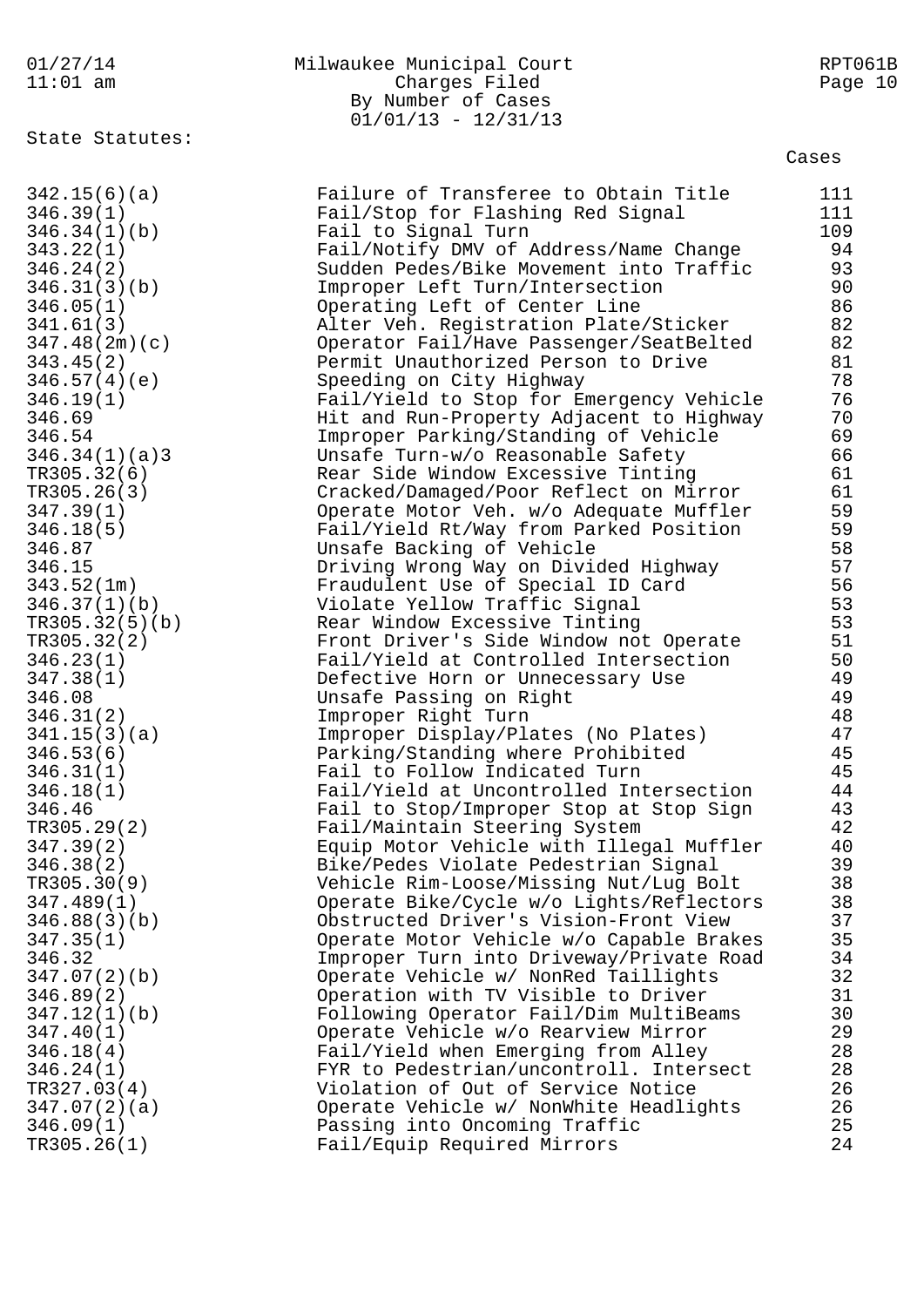| 01/27/14<br>$11:01$ am      | Milwaukee Municipal Court<br>Charges Filed<br>By Number of Cases<br>$01/01/13 - 12/31/13$ | RPT061B<br>Page 11 |
|-----------------------------|-------------------------------------------------------------------------------------------|--------------------|
| State Statutes:             |                                                                                           | Cases              |
| 343.05(3)(b)                | Operate Motorcycle w/o Valid License                                                      | 23                 |
| 346.94(2)                   | Racing on Highway                                                                         | 23                 |
| 341.55(2)                   | Use Dealer Plate/Veh. Not Dealer-Owned                                                    | 22                 |
| 346.92(1)                   | Driving with Person Riding Illegally                                                      | 22                 |
| 341.55(1)                   | Dealer Misuse/Dealer Vehicle Plates                                                       | 22                 |
| 343.52(1)(a)                | Sell or Lend Special Identification Card                                                  | 20                 |
| 346.33(1)(b)                | Unlawful U/Y Turn - Midblock                                                              | 20                 |
| 346.935(1)                  | Drink Open Intoxicants in MV                                                              | 20                 |
| TR305.30(2)                 | Vehicle Tires w/Less Than 2/3 Inch Tread                                                  | 19                 |
| 346.33(1)(d)                | Unlawful U/Y Turn-Erected Signs                                                           | 19                 |
| 346.94(7)                   | Spilling Waste Load on/along Highway                                                      | 19                 |
| TR305.16(4)                 | Covered/Obscured Tail Lamps/Reflectors                                                    | 18                 |
| 346.072(1)(a)               | Passing Illegally                                                                         | 18                 |
| 346.57(4)(a)                | Speeding in School Zones                                                                  | 17                 |
| 346.94(1)                   | Driving on Sidewalk                                                                       | 17<br>17           |
| 346.33(1)(c)<br>TR305.32(1) | Unlawful U/Y Turn-Highway MidBlock<br>Window Not Approved Safety Glass/Damaged            | 17                 |
| 343.45(1)                   | Permit Unauthorized Minor to Drive                                                        | 16                 |
| 346.18(6)                   | Fail/Yield for Yield Sign                                                                 | 16                 |
| 347.25(4)                   | Equip NonPolice Veh. w/ Blue Lights                                                       | 16                 |
| 346.075(2)                  | Improper Passing of Stopped Bus                                                           | 16                 |
| 346.25                      | Pedestrian/Bike FYR when CrossingRoadway                                                  | 15                 |
| 341.335(1)                  | Fail/Notify DMV of Address Change                                                         | 15                 |
| 346.89(3)(a)                | Operating while E-Mailing or Texting                                                      | 15                 |
| 346.93(1)                   | Minor Transporting Intoxicants in MV                                                      | 14                 |
| TR305.19(1)                 | Fail/Maintain Door/Hood Trunk Lid                                                         | 13                 |
| 346.37(1)(c)                | Pedes/Bike Violate Red Traffic Light                                                      | 13                 |
| TR305.15(4)                 | Cover/Obstruct Stop Lamp Lenses                                                           | 12                 |
| TR305.18(1)(a)              | Fail/Equip Required Bumper                                                                | 12                 |
| 346.195(1)                  | Owner Liability-Fail/Yield to ER Vehicle                                                  | 11                 |
| TR305.34(6)                 | Illegal Materials on Windshield                                                           | 11                 |
| 347.485(2)                  | Operate Cycle without Eye Protection                                                      | 11                 |
| 346.175(1)(a)               | Owners Liability-Flee/Elude Officer                                                       | 11                 |
| 346.88(4)                   | MV Windows Not Reasonably Clean                                                           | 11                 |
| TR305.18(2)(c)              | Damaged/Distorted Vehicle Bumpers                                                         | 11                 |
| 346.07(3)                   | Failure to Yield to Passing Vehicle                                                       | 10<br>10           |
| 347.15(2)<br>346.94(9)      | Improperly Locate Veh.Directional Lights<br>Alighting From/Boarding Moving Vehicle        | 9                  |
| 346.47(1)                   | Fail/Yield/Stop/Emerging from Alley                                                       | 9                  |
| 341.04(2)                   | Improper Registration of Vehicle                                                          | 9                  |
| 347.41                      | Defective Speedometer                                                                     | 9                  |
| 346.88(3)(c)                | Obstructed Driver's Vision-Rear View                                                      | 8                  |
| 341.15(3)(b)                | Improper Display/Plates (Hard to See)                                                     | 8                  |
| 346.33(1)(a)                | Unlawful U/Y Turn-Control. Intersection                                                   | 8                  |
| 343.52(1)(b)                | Unlawful Display of Special ID Card                                                       | 8                  |
| 346.80(2)(c)                | Bike Rules-Due Care when Passing                                                          | 8                  |
| 346.34(2)                   | Fail/Signal Stop/Slowing                                                                  | 7                  |
| 347.455(1)                  | Operate Vehicle w/ Height Modifications                                                   | 7                  |
| 346.37(1)(d)1               | Violate Green Traffic Arrow                                                               | 7                  |
| TR305.30(3)                 | Vehicle Tires Protrudes >2 Inches Beyond                                                  | 7                  |
| 348.17(1)                   | Violation of Special Weight Limits                                                        | 6                  |
| 343.07(1g)(a)1              | GDL Passenger Violation                                                                   | 6                  |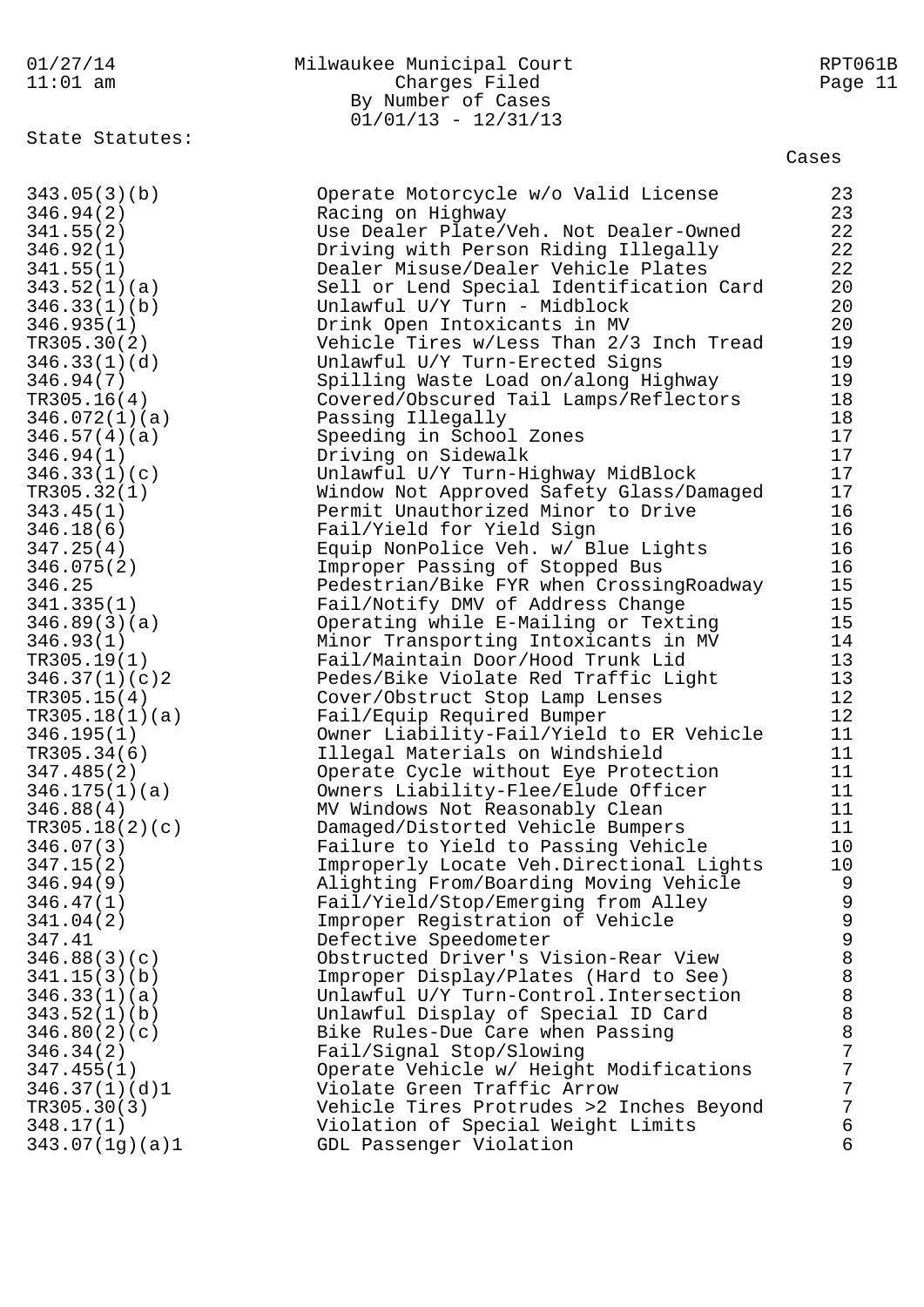State Statutes:

# 01/27/14 Milwaukee Municipal Court RPT061B 11:01 am Charges Filed Page 12 By Number of Cases  $01/01/13 - 12/31/13$

#### Cases

346.92(2) Riding Illegally on Vehicle 6 TR305.11(3)(c) Tinted Headlamps 6 341.15(3)(c) Improper Display/Plates (Illegible) 5 346.70(2) Duty/Report Accident (Report Req'mt) 5 346.922(1) Transport Child in Truck's Cargo Area 5 346.09(3) Passing in No-Passing Zone 5 TR305.30(1) Fail/Properly Maintain Tires and Rims 5 TR101.02(2)(j) Unnecessary Acceleration 5 341.15(2) Improperly Attached License Plates 5 346.90 Following/Parking Near Emergency Vehicle 5 341.15(1m)(a) Fail/Attach Rear Regis. Decal/Tag 5 347.12(1) Failure to Dim Headlights 4 346.67(1) Hit and Run 4 347.06(3) Unclean/Defective Lights or Reflectors 4 346.13(3) Deviation From Designated Lane 4 TR305.09(6) Cracked/Broken Lenses/Reflectors 4 346.34(1)(a)1 Unsafe Turn-At Intersection 4 TR327.03(3) Fed Reg/Safety - General 4 343.07(1g)(a)3 GDL Passenger Violation 4 346.51(1) Improper Parking On/Off Roadway 4 346.455 Fail/Stop for Fire Truck at Fire Station 4 TR305.29(1) Steering/Suspension Not Meet Reqmts 4 346.804 Bike Rules-Fail/Yield,Etc. on Sidewalk 4 346.80(4) Bike Rules-Ride Where Prohibited by Sign 4 347.07(2)(c) Operate Vehicle w/ Flashing Light 4 346.88(1) Overloaded Veh./Interfere in Operation 4 348.09(1) Operating with Load Projecting on Sides 4 TR305.15(1) Fail/Equip with Stop Lamps 3 346.595(5) Operate Motorcycle w/o Headlights On 3 341.15(1m)(b) Fail/Attach Front Regis. Decal/Tag 3 TR305.32(4)(a) Vent / Side Window / Unauthorized Sign 3 341.266(2)(e)3 Special Interest Veh.Operation Violation 3 346.457(1) Owner's Liability-Pass Fire Truck 3 346.70(5) Falsifying Accident Report 3 TR305.15(2) Fail/Properly Maintain Stop Lamps 346.59(1) Impeding Traffic by Slow Speed 3 TR305.30(6) Vehicle Tire/Cuts or Snags in Excess 3 342.15(4)(b) Transferor Fail/Remove Vehicle Plates 3 TR305.22(2) Rusted/Damaged Fenders 3 346.07(2) Unsafe Cutting in When Passing 3 346.31(3)(a) Improper Left Turn/Approach 3 TR327.03(5) Interstate/Intrastate Driving Rqmts 3 TR305.35(2)(a) Windshield Wiper Not Function 3 343.35(1) Failure to Surrender License 3 TR305.20(5) Tail Pipe Not Extend Past Passenger Comp 341.62 Display False Vehicle Registration Plate 3 TR305.27(4) Fail/Maintain Safety Belts 2 TR305.06(1) Operate with Missing/Altered Vehicle ID 2 346.20(1) Fail/Yield to Funeral Procession 2 346.28(1) Pedestrian Fail/Walk on Left Side/Hghway 2 TR305.32(5)(a) Rear Window Unauthorized Sign 2 346.63(2m) Violate Absolute Sobriety Law 2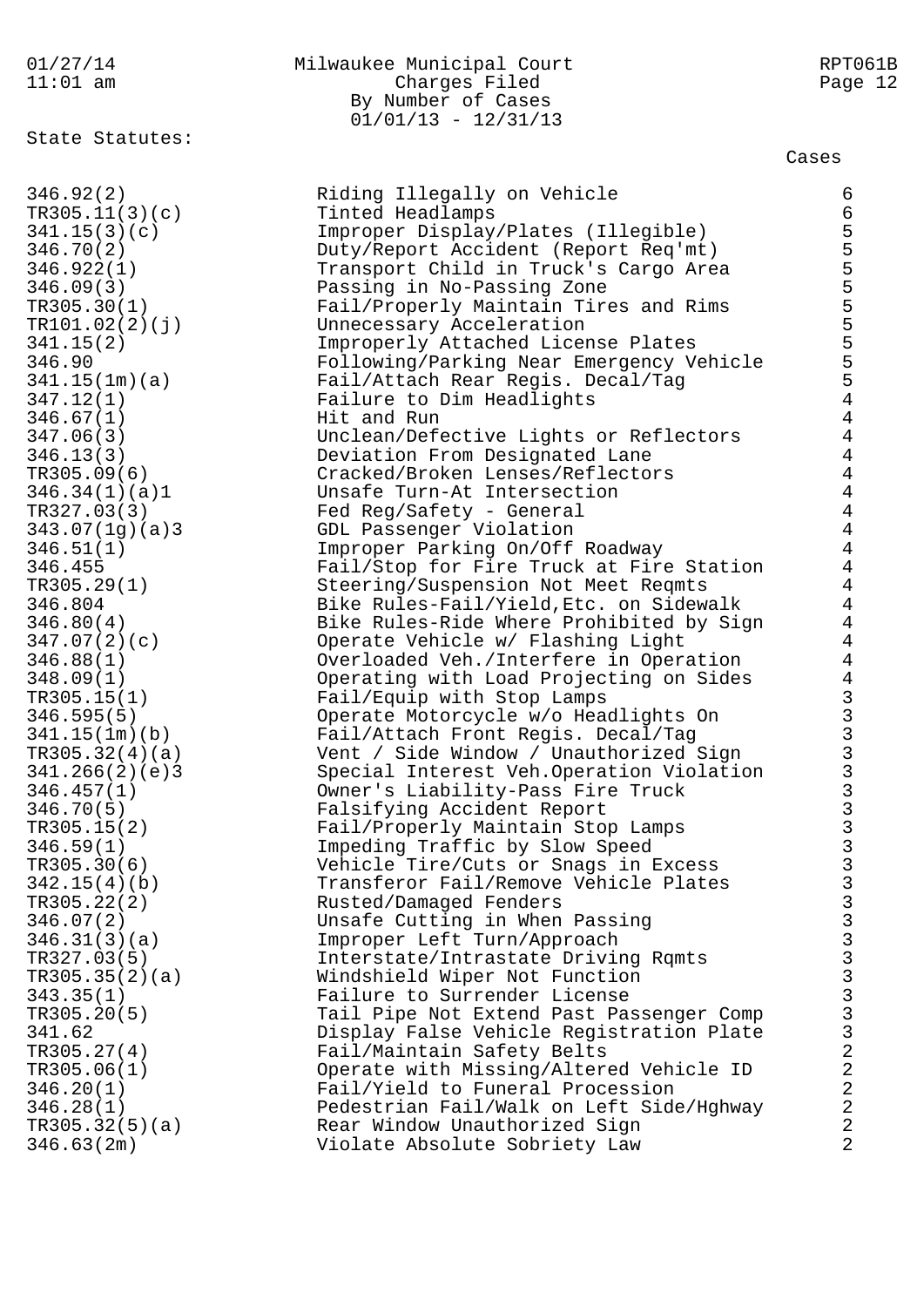State Statutes:

#### 01/27/14 Milwaukee Municipal Court RPT061B 11:01 am Charges Filed Page 13 By Number of Cases  $01/01/13 - 12/31/13$

Cases

343.07(1g)(bm) GDL Passenger Age Violation 2 346.94(20)(a) Opening Car Door on Highway-Adult 2 346.075(1) Overtaking & Passing Bicycles 2 TR325.02(4) Vehicle Equipment Violations 2 347.487 Illegal Cycle Riding/Seating Equipment 2 346.465(1) Veh.Owner Liable/Fail/Obey School Guard 2 347.20(1) No Light on Projecting Load at Night 2 341.625(1) Fraudulent Use of Special Plates 2 347.20(2) No Flag on Projecting Load by Day 2 346.38(1) Pedestrian Signal Violation 2 347.485(1)(a) Minor Operate Motorcycle w/o Headgear 2 347.47(2) Towing with Improper Hitches/Couplings 2 346.23(2) FYR at Divided Highway 2 346.20(2) Drive b/t Funeral Procession Vehicles 2 TR305.11(2)(a) Fail/Properly Maintain Headlamps 2 347.489(2) Operate Bike/Cycle w/o Functioning Brake 2 800.12 Contempt 2 TR305.55(1) Fail/Equip with Req'd Lighting Device 1 346.803(1)(a) Bike Rules-Fail/Signal, Etc. on Bike Way 1 346.88(2) Passenger Obstructing Driver's Operation 1 346.52(1)(e) Stopping/Standing at High.Excavation 1 346.09(4) Passing Vehicle Indicating Left Turn 1 TR305.08(1) Fail/Equip Vehicle Backup Lamps 1 346.31(3)(c) Improper Left Turn/Completion 1 346.57(4)(em) Speeding on City Service Road 1 TR305.31(1) Illegal Vehicle Height Modifications 1 346.39(2) Fail/Slow for Flashing Yellow Signal 1 343.07(1g)(a)2 GDL Passenger Violation 1  $346.455(1)$  1 346.24(3) Passing Vehicle Stopped for Pedestrian 1 347.48(1)(a) Sell/Buy Motor Vehicle w/o Safety Belts 1 346.19(2) Emergency Veh.Operator Fail/Drive Safely 1 348.15(3)(a) Violate Class A Hwy Weight Limits 1 346.16(2)(a) Pedestrian/Bike/Cycle on Expressway 1 23.33(4)(d) The ATV-Operation on Roadway 1 346.595(6) Illegal Moped Operation 1 347.17(1) Vehicle Front Reflector Fail/Be Amber 1 347.17(2) Vehicle Rear Reflector Fail/Be Red 1 TR305.30(8) Vehicle Rim Damaged, Dented, Bent, Etc. 1 346.33(2) Backing Y Turn/Controlled Intersection 1 TR327.03(2) Age, Waiver of Physical Disqualification 1 346.91 Crossing Fire Hose 1 346.595(1) Over 2 Motorcycles Abreast in Lane 1 346.26(1) FYR to Blind Pedestrian 1 343.22(2)(b) Fail/Notify Address Change(PhotoLicense) 1 346.37(1)(a)1 Violate Green Traffic-Control Signal 1 347.485(1)(am) Operate Cycle w/ Passenger w/o Headgear 1 346.595(4) Passenger Riding in Front on Motorcycle 1 343.07(1g)(d)2 GDL Hours of Darkness Violation 1 347.10(2) Other Headlamp Equipment Violations 1 346.18(7)(a) Fail/Yield when Entering Alley 1 346.46(3) Tmproper Stop/RR Stop Sign 1